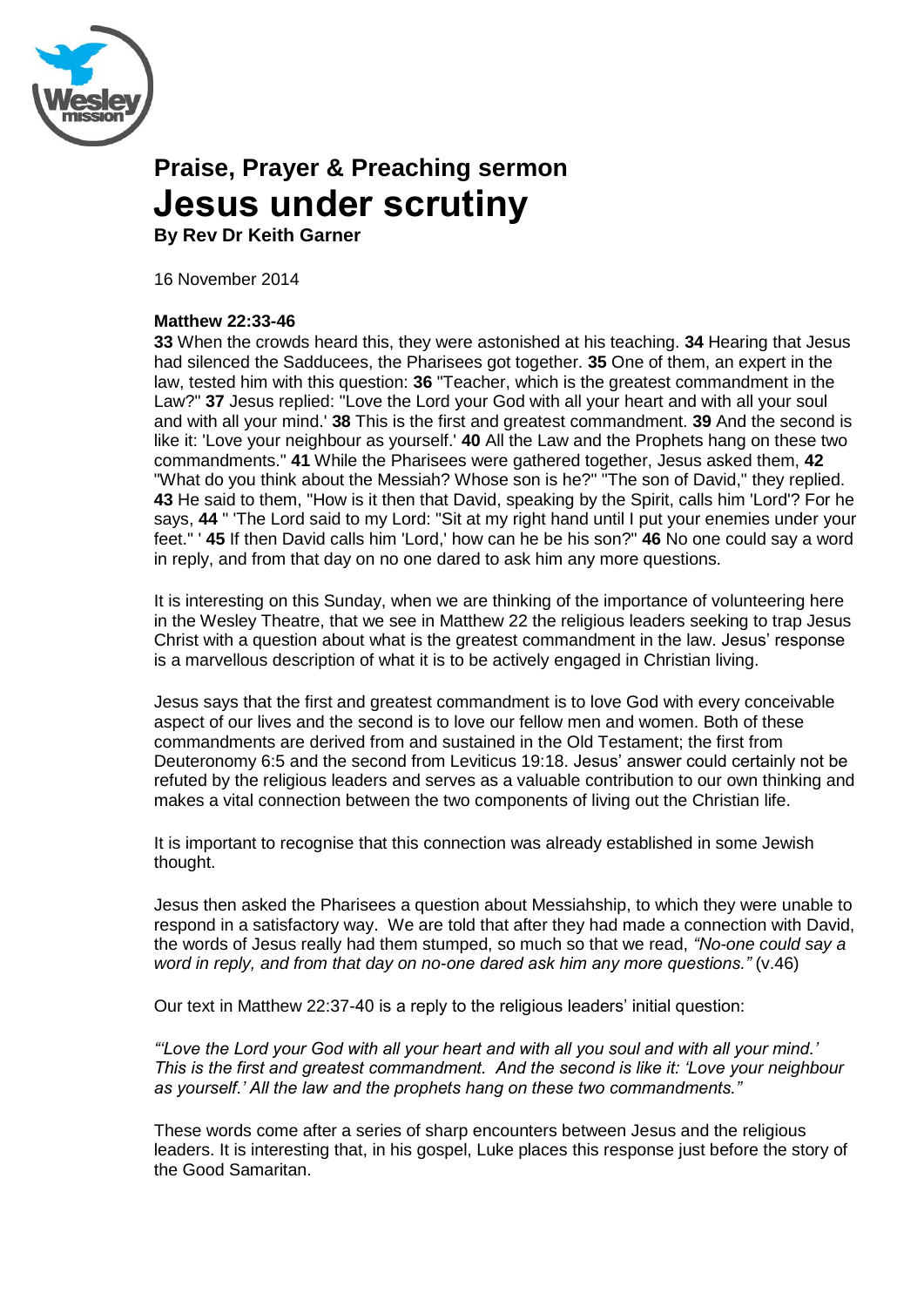It is perhaps important to recognise that the way the rabbis are interrogating Jesus is not unusual. They frequently found themselves discussing what William Willimon called "the comparative weight of various commandments". Jesus suggests that we should love God totally and express our love of God through our love of our neighbour.

As we draw to the close of the year, we are making a brief journey into some of the end chapters in Matthew"s Gospel. Repeatedly, Matthew describes Jesus as One who shows impartial love toward all and this is a mark of the kingdom of God, demonstrated in the Sermon on the Mount when Jesus is clear about the nature of our love which must be extended even to our enemies (Matthew 5:43-48).

In this particular context, the religious leaders are endeavouring to have Jesus cite what he believes to be the core of his understanding of what is right– and then trap him by saying that he and his disciples are not stacking up to what they themselves believe are the priorities. They appear to be accusing him of veering away from the real faith of Israel. The importance of Jesus" response is reinforced by the fact that he goes to the heart of the Jewish faith to answer their question.

We appear to have an early debate about 'Word and deed' or, as understood in a variety of contexts in the New Testament, "faith and works". Jesus had no desire or saw no need to separate the two.

It is an appropriate passage to examine, because Christians find themselves easily drawn into the same kind of separation. This is unhelpful and at odds with the ministry of Jesus himself, where believing, doing and the practise of faith are all of a piece ... and should not be separated.

We seek to live out our faith and practice here at Wesley Mission in an integrated "Word and deed" way. The stimulus of much of our mission, especially our volunteering, will find its inspiration in what Jesus is handling at this moment of questioning.

I offer three thoughts to stimulate our thinking on this matter.

### **WE HOLD FAITH AND WORKS TOGETHER OUT OF INDEBTEDNESS**

An important part of our faith is to acknowledge that we are indebted to God:

- Most of what we have comes not by hard work and achievement, even if we are very proud of it, but from God"s gifting.
- The very nature of our faith is a result of the grace in which God meets us.
- Our works are an important expression–indeed more than an expression–of the faith that we have in God through Jesus Christ.

Imagine a bankruptcy court where the bailiff or the appropriate person opens the proceedings and says, "All debtors rise" as the person acting as judge enters the court. Who would feel comfortable in remaining seated at such an order?

Our Christian living reminds us that if we are to be true about ourselves, then we must recognise our indebtedness. This lies behind so much of our volunteering, active discipleship and Christian service. Many people who volunteer, or do things for others through our Community Services, build upon an understanding of wanting to give something back!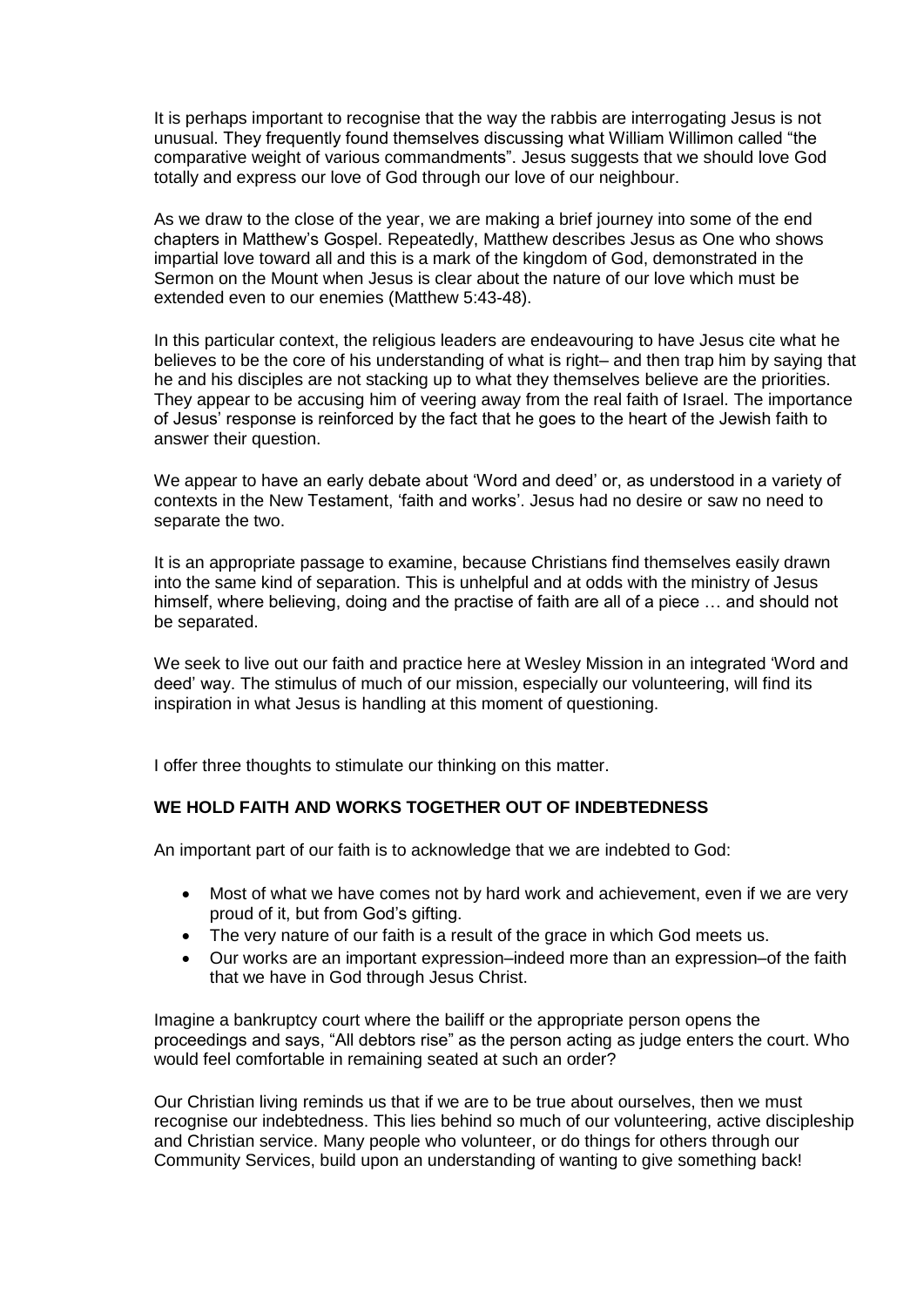I read about a top American university, one of the Ivy League schools, where a campus staff member, during a conversation on standards for admission, declared that the school received incredibly talented young people. However, he said, "The only exception being the legacies!"

Now, the legacies are those places which are set aside for children of alumni, often wealthy alumni, who would not be admitted under normal circumstances, were it not for their parents.

The same staff member went on to say, "I find it interesting that these so-called "legacies" are some of the most endearing students. Unlike many of the other students, these students know for sure that they are here at this prestigious university as an undeserved gift from their parents."

Of course, if all students were completely honest, they are all recipients of undeserved gifts … and we all acknowledge this, if we are holding faith and works together.

There is the story of a mother who invited a large number of her friends around for dinner. At the table, she turned to her six year old daughter and asked, "Would you like to say the blessing?" The girl responded, "I don"t know what to say." Mother said, "Just say what you hear Mummy say." The little girl bowed her head and said, "Dear Lord, Why on earth did I invite all these people to dinner?"

Our gratitude to God and the heart of our Christian service is caught up in a real sense of holding together our faith and works.

It was Ignatius of Loyola who said, "Let us work as if success depended upon ourselves alone; but with heartfelt convictions that we are doing nothing and God everything."

### **SUCH FAITH IS UNCOMPLICATED**

Life has become increasingly complex and people often search for something uncomplicated and straight forward:

- Doing is often a precursor to believing
- Believing should, by nature, be demonstrable by doing
- "Doing and being" are not separate from saving faith
- The linking of Ephesians 2:8 and James 2:20.

In his outstanding *Screwtape Letters*, C S Lewis has the chief devil urging his young devil to defeat the will of God in the life of a person by ensuring that the person doesn"t take the demands of faith too seriously, keeping religious commitment "moderated":

"If he is of the more hopeful type your job is to make him acquiesce in the present low temperature of his spirit and gradually become content with it, persuading himself that it is not so low after all. In a week or two you will be making him doubt whether the first days of his Christianity were not, perhaps, a little excessive. Talk to him about "moderation in all things". If you can once get him to the point of thinking that "religion is all very well up to a point", you can feel quite happy about his soul. A moderated religion is as good for us as no religion at all–and more amusing."

In the face of the Nazi threat, Karl Barth led the Confessing Church in a re-statement of the heart of faith in the famous Barmen Declaration. One of his friends, and later his biographer, discussed this issue and noted that the gospel is not first about what we want out of God, but rather the gospel is a declaration to humanity of what God wants of us. Some politicians have used that thought creatively in different contexts and momentous speeches!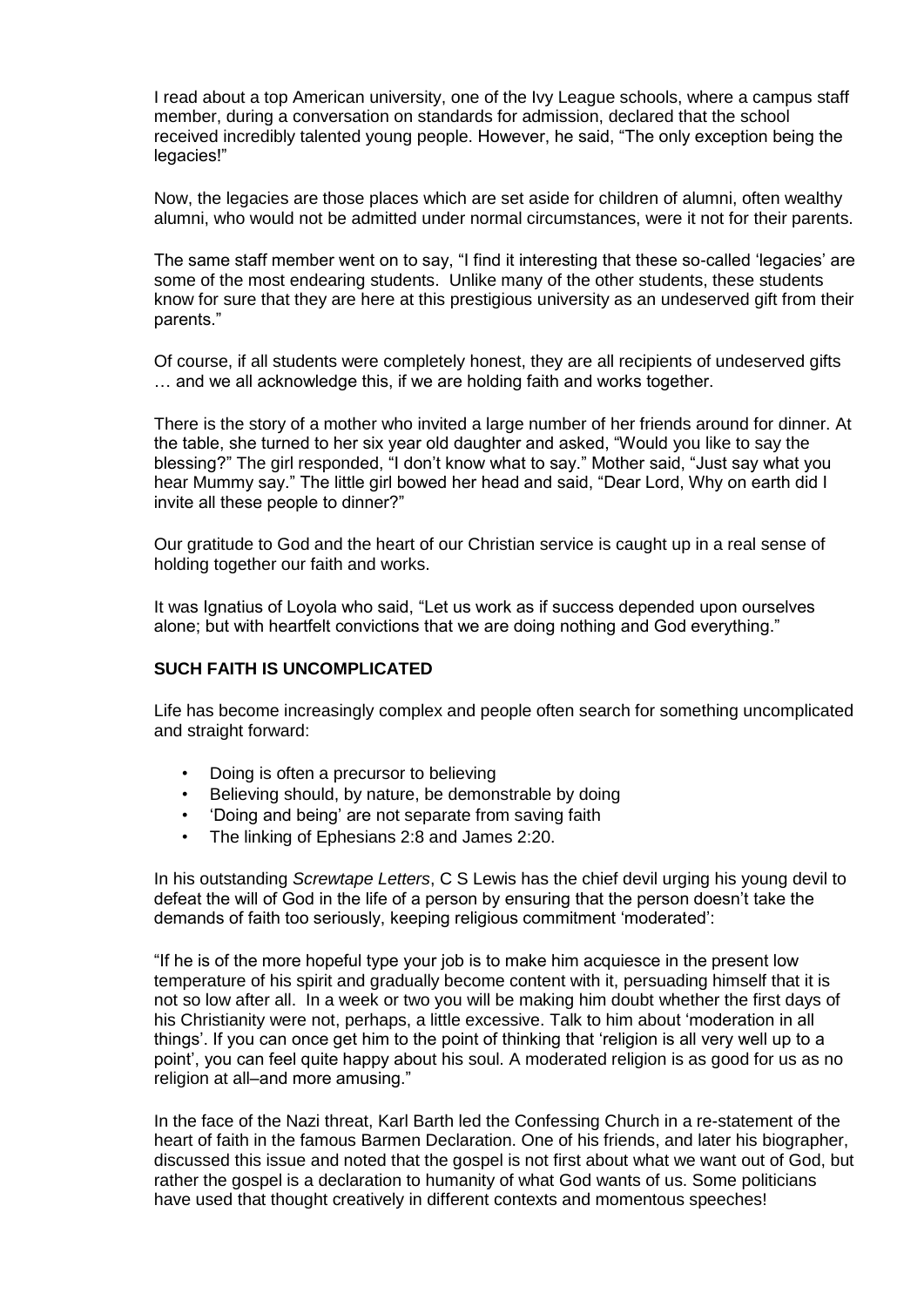Oswald Chambers, in *So I Send You*, commented there are no such things as prominent service and obscure service; it is all the same with God.

- There is a great mistake in elevating a person in language such as "he or she is a great person of faith".
- Faith can be exercised by us all–and by some of the most unlikely of people.
- Faith is demonstrated by what we are and by what we do.

It happened at a road intersection. The traffic light turned green, but the driver didn"t notice it and remained still. A person in the car behind began to pound on her car horn. The woman in the car in front still didn"t move.

What followed was an even more aggressive exercise of non-patience by the person behind. You can imagine how this person reacted when the lights changed to red and the person in the first car realised her error.

Within a few seconds, the angry driver heard a tap on the car window–it was a policeman. He instructed her to close down her car and took her to the police station. She was released several hours later. The arresting officer explained, "I am really sorry for this mistake. But, you see, I pulled up behind you while you were screaming and blowing your horn and, when I saw you making obscene gestures, I felt sure that you had stolen the car. It was the bumper stickers and the fish emblem on the boot that made me certain that this was a car theft. The message is all too clear–as it was for the person concerned.

### **OUR FAITH ALWAYS RESTS UPON LOVE**

In conversations about the uniqueness of Christianity when compared to other religions, one of the distinctive characteristics mentioned is that Christianity is not a static thing, but a dynamic, pulsating activity. Our faith is a life made clear almost as a drama. It is little wonder that throughout history some people have used the picture of our Christian faith as "a dance".

Our scripture this evening reminds us that the faith of Israel and the church rests not only upon the love of God, but also on our love for each other–and especially focused in our love for our neighbour.

C S Lewis nearly always had something to say on these great themes: "Do not waste time bothering about whether you love your neighbour; act as if you did … When you are behaving as if you love someone, you will presently come to love them."

It is one piece of witness that Wesley Mission has held to during the whole of our long history, but it is good to remind ourselves of its importance.

Commenting on the latter part of the passage, one writer observed that at one level it looked as if Jesus had stumped the religious pundits with a riddle they could not solve, and thus they were speechless in the face of his brilliance. But the same writer goes on to make a much more salient point: "… at another level, they are confronted with the true understanding of Messiahship, and they have nothing to say about it."

Jesus" combination of the two as the greatest commandments would hold sway over much thought throughout Christian history … and remains important for us today.

Tim Keller, senior pastor at Redeemer Presbyterian Church, New York, spoke here at our Wesley Centre earlier in the year. He comments that one of the questions pastors often hear people ask is, "I work my fingers to the bone for the church and what thanks do I get?" He goes on to question, "Is that the way it is? Your service was for thanks? Are you in your right mind? Servanthood begins when gratitude and applause end."